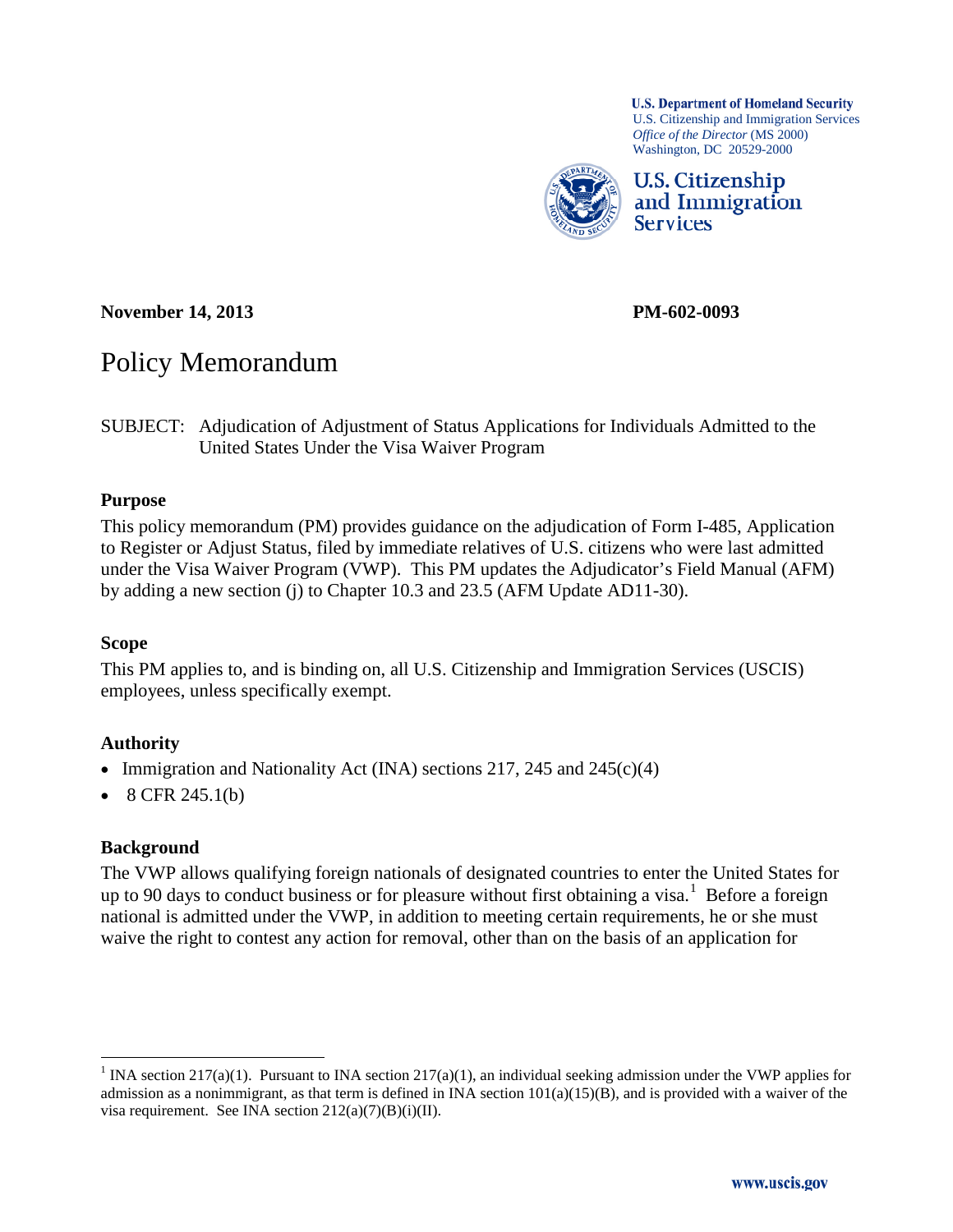asylum.<sup>[2](#page-1-0)</sup> Removal of such an individual "shall be effected without referral of the alien to an immigration judge for a determination of deportability."<sup>[3](#page-1-1)</sup>

Unlike those who enter the United States in B-1 Temporary Visitor for Business status or as a B-2 Temporary Visitor for Pleasure, individuals admitted under the VWP cannot extend the duration of their stays. Under limited circumstances, the local USCIS Director may grant a 30-day period of "Satisfactory Departure"; otherwise, the individual must depart from the United States prior to the expiration of the VWP admission period.<sup>[4](#page-1-2)</sup>

INA section  $245(c)(4)$  renders aliens admitted under the VWP ineligible to adjust status to that of a person admitted for permanent residence. This provision, however, includes an exception for immediate relatives of U.S. citizens.<sup>[5](#page-1-3)</sup> Thus, an individual admitted under the VWP who is also an immediate relative is not precluded from seeking adjustment of status, even after the VWP period has expired.

U.S. Immigration and Customs Enforcement (ICE) has authority to order the removal of a VWP overstay, including an immediate relative, under INA section 217(b) and 8 CFR 217.4(b). Numerous courts of appeals agree that, generally, a VWP overstay may not contest a removal action on the basis that he or she has filed Form I-485. $\frac{6}{6}$  $\frac{6}{6}$  $\frac{6}{6}$  However, these cases concern only the individual's inability to contest removal. They do not address whether the Department of Homeland Security (DHS) can, as a matter of discretion, decline to seek the individual's removal and grant adjustment if the individual is eligible. Nor do these decisions preclude a VWP overstay who is not subject to a removal order from filing a Form I-485 with USCIS.

Whether to grant adjustment to an eligible applicant is a matter entrusted to DHS discretion. USCIS exercises this discretion on behalf of DHS.

#### **Policy**

USCIS field offices shall adjudicate adjustment of status cases filed by immediate relatives of U.S. citizens who were last admitted to the United States under the VWP, in accordance with section 245 of the INA. This includes cases where Form I-485 was filed after the 90-day period of admission. Adjudication shall occur prior to referral to ICE unless:

• ICE has issued a removal order;

<span id="page-1-0"></span> $2$  INA section 217(b)(2). An application for asylum is also deemed to be an application for withholding of removal under INA section 241(b)(3). See 8 CFR 1208.3(b).

<span id="page-1-1"></span> $3$  8 CFR 217.4(b).

<span id="page-1-2"></span> $4$  In the event of an emergency that prevents the individual from departing the United States by the 90th day, USCIS may provide a period of Satisfactory Departure not to exceed 30 days. *See* 8 CFR 217.3(a).

<span id="page-1-3"></span><sup>&</sup>lt;sup>5</sup> INA section  $201(b)(2)(A)(i)$  defines "immediate relatives" of U.S. citizens and provides that they are not subject to numerical limitations.

<span id="page-1-4"></span><sup>6</sup> *See Bradley v. Att'y Gen.*, 603 F.3d 235 (3rd Cir. 2010); *Lang v. Napolitano*, 596 F.3d 426 (8th Cir. 2010); *Bayo v. Napolitano*, 593 F.3d 495 (7th Cir. 2010); *McCarthy v. Mukasey*, 555 F.3d 459 (5th Cir. 2009); *Momeni v. Chertoff*, 521 F.3d 1094 (9th Cir. 2008); *Zine v. Mukasey*, 517 F.3d 535 (8th Cir. 2008); *Lacey v. Gonzales*, 499 F.3d 514 (6th Cir. 2007); *Ferry v. Gonzales*, 457 F.3d 1117 (10th Cir. 2006); *Schmitt v. Maurer*, 451 F.3d 1092 (10th Cir. 2006); *Freeman v. Gonzales*, 444 F.3d 1031 (9th Cir. 2006); *see also Nose v. Att'y Gen.*, 993 F.2d 75 (5th Cir. 1993).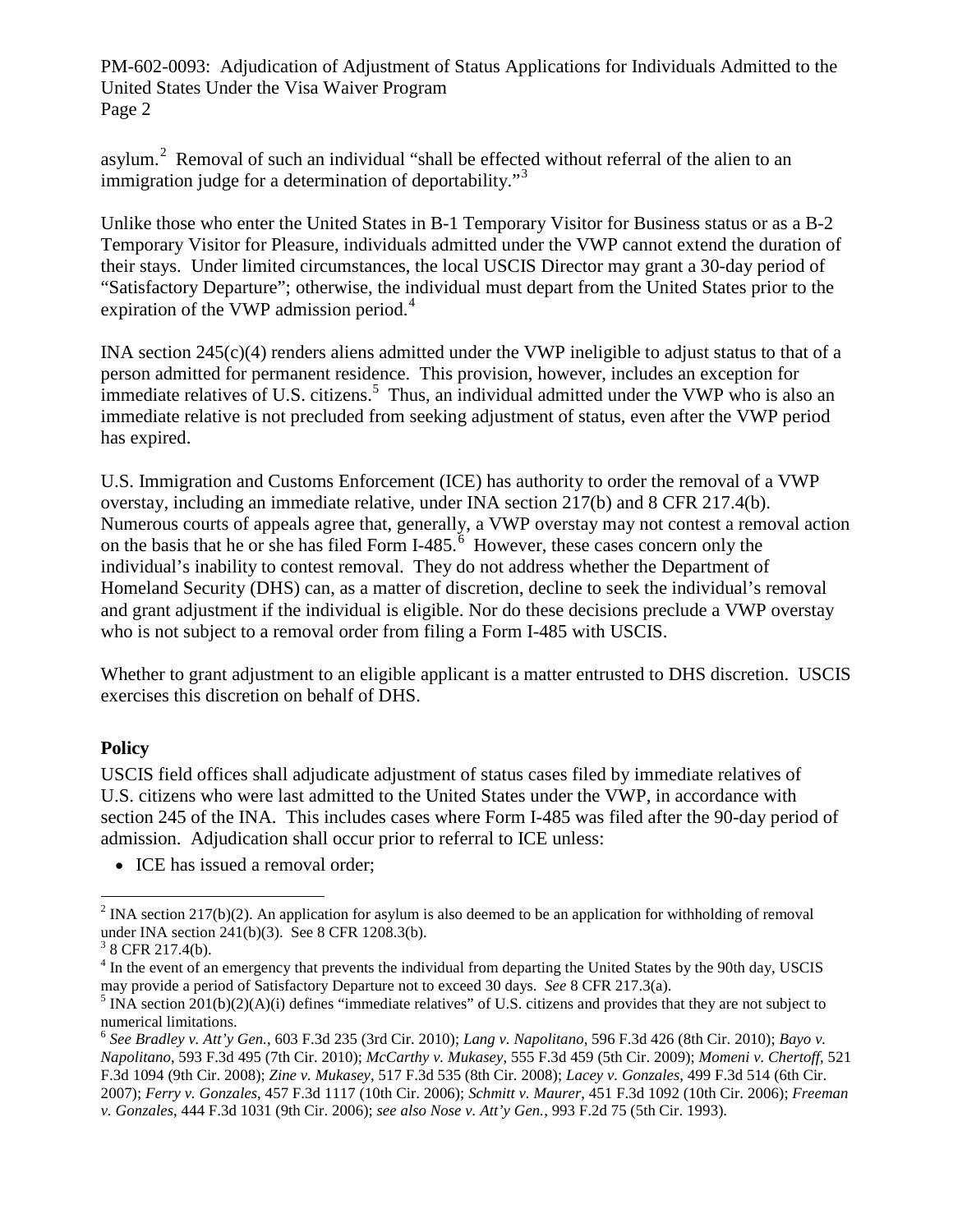- The adjustment applicant is under investigation for, has been arrested for (without disposition), or has been convicted of an egregious public safety offense as described in Part IV of USCIS Policy Memo 602-0050, "Revised Guidance for the Referral of Cases and Issuance of Notices to Appear (NTAs) in Cases Involving Inadmissible and Removable Aliens" (November 7, 2011); or
- There are fraud and/or national security issues that require resolution.<sup>[7](#page-2-0)</sup>

## *Removal Order*

INA section 245 provides that applicants who were inspected and admitted or paroled into the United States may be adjusted by the Secretary of Homeland Security,<sup>[8](#page-2-1)</sup> in his or her discretion.<sup>[9](#page-2-2)</sup> If ICE has issued a removal order for violation of INA section 217, USCIS should interpret the entry of that order as the Secretary exercising his or her discretion not to adjust the status of that individual. Therefore, as long as the individual remains subject to a section 217 removal order, USCIS should deny the Form I-485 *as a matter of discretion*. If ICE withdraws or rescinds the removal order, USCIS can then approve the application as appropriate.

## *Refusal of Admission*

A VWP applicant who is refused admission may also be removed from the United States. Refusal of admission under the VWP is not a "removal" for purposes of future inadmissibility under INA section  $212(a)(9)(A)$  or (C). 8 C.F.R. § 217.4(a)(3). But like someone actually admitted under the VWP, a refused applicant is not entitled to appeal or review of the refusal of admission. INA section 217(b)(1).

The individual's actual removal, however, may be deferred pending an asylum-only proceeding before an immigration judge. Whether the refused applicant can seek adjustment at all would depend on his or her custody status. Adjustment of status would not be available if the individual were detained or released on a basis other than parole under INA section  $212(d)(5)(A)$ . But if, in a given case, the individual were paroled under INA section 212(d)(5)(A), that would be "parole" for purposes of adjustment of status under INA section 245(a).

<span id="page-2-0"></span> $<sup>7</sup>$  Before denying an application, ISO's must follow the guidance contained in the USCIS National Background Identity</sup> and Security Checks Operating Procedures (NaBISCOP) Handbook (FOUO) and the Fraud Detection and National Security Standard Operating Procedures (FOUO). These documents are continuously updated and contain links to all relevant PMs.

<span id="page-2-1"></span> $8$  INA section 245 specifically reads, "The status of an alien who was inspected and admitted or paroled into the United States . . . may be adjusted by the Attorney General, in his discretion . . ." Pursuant to the Homeland Security Act of 2002, tit. XV[, Pub. L. No. 107-296, § 1517, 116 Stat. 2135,](http://www.westlaw.com/Find/Default.wl?rs=dfa1.0&vr=2.0&DB=1077005&DocName=UU%28ID79FB6899E-2C448F9EC1A-546081C08AC%29&FindType=l) 2311 (codified at [6 U.S.C. § 557](http://www.westlaw.com/Find/Default.wl?rs=dfa1.0&vr=2.0&DB=1000546&DocName=6USCAS557&FindType=L) (Supp. IV 2004)), the reference to the Attorney General in section 245(a) of the Act is now deemed to refer to the Secretary of Homeland Security as well.

<span id="page-2-2"></span><sup>&</sup>lt;sup>9</sup> An alien who was released from custody on conditional parole pursuant to section  $236(a)(2)(B)$  of the Act has not been 'paroled into the United States' for purposes of establishing eligibility for adjustment of status under section 245(a) of the Act, 8 U.S.C. § 1255(a) (2006)." *See Matter of Castillo-Padilla*, 25 I&N Dec. 257 (BIA 2010). Aliens who were refused admission under the VWP are only eligible for adjustment of status under INA section 245(a) if they were paroled into the United States under INA section 212(d)(5)(A).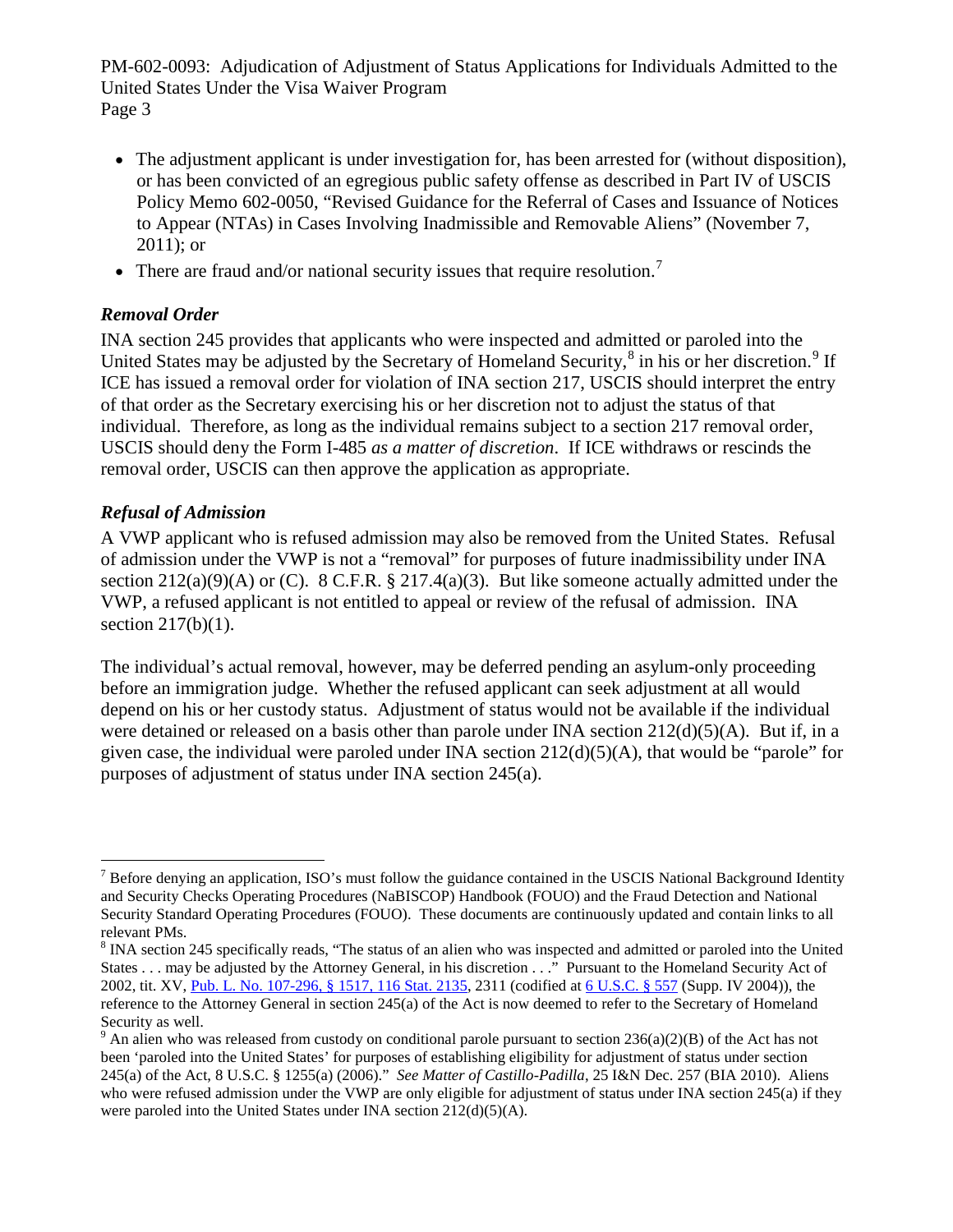Nevertheless, the refusal of admission under the VWP is a factor that weighs against a finding that the applicant merits a favorable exercise of discretion. It could be a basis for denying adjustment of status, *as a matter of discretion*, especially if other negative factors are present.

# *Denied Applications*

A VWP overstay whose case is denied by USCIS has no appeal rights and may not be placed in removal proceedings before an immigration judge. There is, however, an exception for cases filed within the jurisdiction of the Ninth Circuit.<sup>10</sup> A VWP overstay who is an immediate relative and whose Form I-485 was filed within the 90-day period of admission within the jurisdiction of the Ninth Circuit is entitled to be placed in removal proceedings under INA section 240 should the adjustment application be denied by USCIS. In such cases, USCIS will refer the case to ICE for its consideration. USCIS may also issue an NTA before referring a Ninth Circuit case to ICE, if doing so is consistent with USCIS guidance on NTA issuance.

## *Jurisdiction*

Since ICE makes the determination to issue an order of removal for a VWP overstay under INA section 217, and the removal of that individual is, "effected without referral of the alien to an immigration judge for a determination of deportability,"<sup>[11](#page-3-1)</sup> jurisdiction over the adjustment of status application remains with USCIS at all times. There is no appeal from a denial of the adjustment of status application, $^{12}$  $^{12}$  $^{12}$  and the VWP overstay may not renew the application in removal proceedings before an immigration judge. The only exception, as noted, applies to a case in the Ninth Circuit in which the individual applied for adjustment before the VWP admission expired.<sup>[13](#page-3-3)</sup>

#### **Implementation**

The AFM is updated by:

- $\mathcal{F}$  1. Adding new section 10.3(j);
	- 2. Redesignating current section 23.5(p) as section 23.5(q); and
	- 3. Adding a new section 23.5(p).

The revisions read as follows.

<span id="page-3-0"></span><sup>&</sup>lt;sup>10</sup> See *Freeman v. Gonzales*, 444 F.3d 1031 (9th Cir. 2006); *Momeni v. Chertoff*, 521 F.3d 1094 (9th Cir. 2008).<br><sup>11</sup> 8 CFR 217.4(b).<br><sup>12</sup> 8 CFR 245.2(a)(5)(ii).<br><sup>13</sup> In the Ninth Circuit, a VWP overstay whose adjustme

<span id="page-3-1"></span>

<span id="page-3-3"></span><span id="page-3-2"></span>admission and denied by USCIS has the right to renew that application in removal proceedings. *See Freeman v. Gonzales*, 444 F.3d 1031 (9th Cir. 2006); *see also Momeni v. Chertoff*, 521 F.3d 1094 (9th Cir. 2008).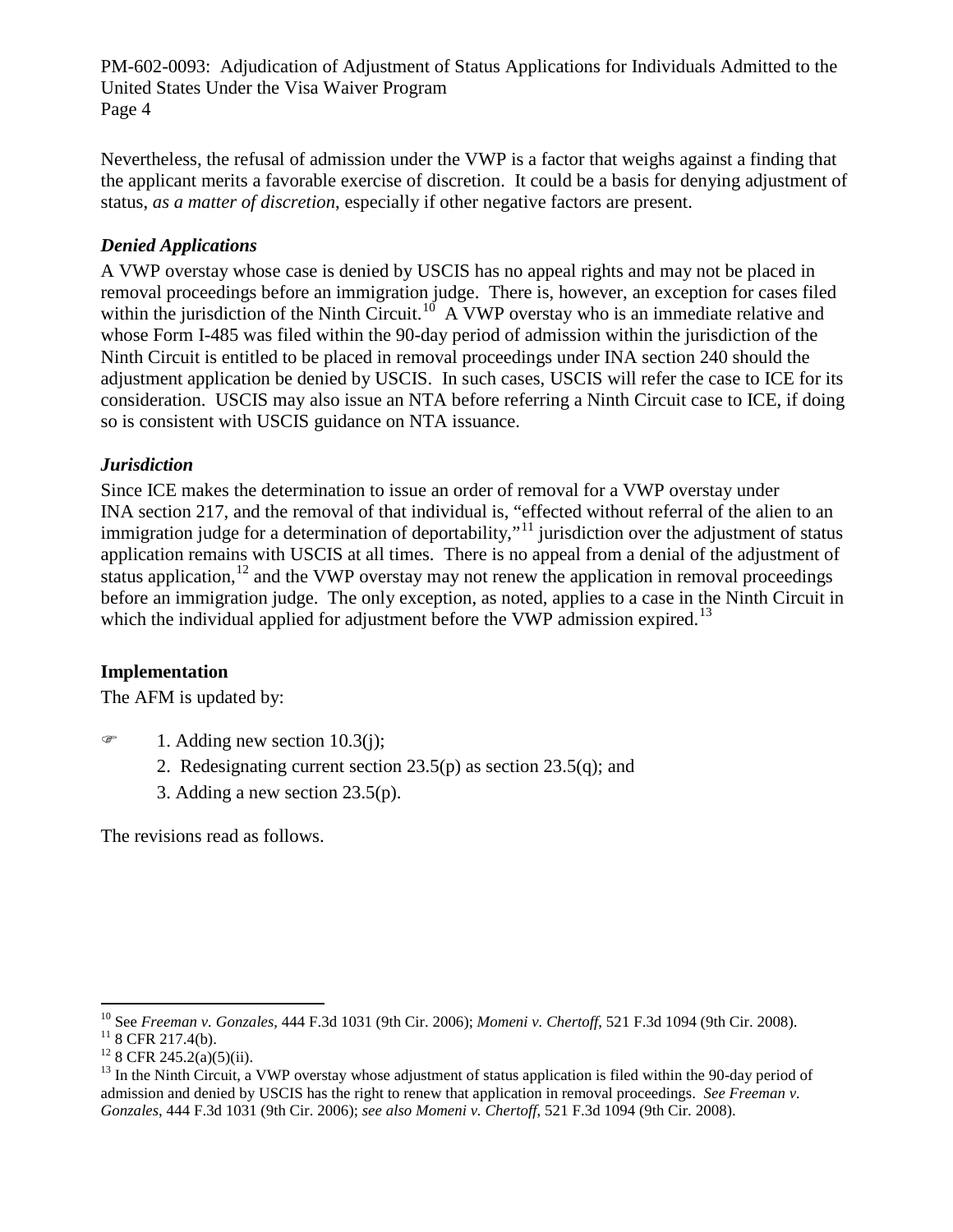# **10.3 General Adjudication Procedures**

\* \* \* \* \*

(j) Adjudicating Form I-485 for Immediate Relatives Last Admitted Under the Visa Waiver Program (VWP) outlined in Immigration and Nationality Act (INA) section 217.

- (1) VWP overstays
- o Unless ICE has issued a removal order under 8 CFR 217.4(b), USCIS field offices may, as a matter of discretion, grant adjustment of status applications filed by immediate relatives of U.S. citizens, or by section 245(i) applicants, who are present in the United States pursuant to admission under the VWP if they meet the requirements of INA section 245 and the USCIS Field Operations Standard Operating Procedures (the "SOP") for Form I-485, Application to Register Permanent Residence or Adjust Status. This includes Form I-485 cases filed after the 90-day period of admission.
- $\circ$  USCIS should deny the Form I-485, as a matter of discretion, in any case in which ICE has issued a removal order under 8 CFR 217.4(b). Approval may be a proper exercise of discretion only if ICE rescinds or withdraws the removal order.
- $\circ$  If, in the course of adjudication, information indicates the individual is under investigation, or has been arrested (without disposition), or has been convicted of an egregious public safety offense as described in USCIS Policy Memo 602-0050 titled "Revised Guidance for the Referral of Cases and Issuance of Notices to Appear (NTAs) in Cases Involving Inadmissible and Removable Aliens" (November 7, 2011); or, there are fraud and/or national security issues that require resolution, do not adjudicate the case. Instead, follow the guidance contained in USCIS's National Background Identity and Security Checks Operating Procedures (NaBISCOP) Handbook (FOUO) and the Fraud Detection and National Security Standard Operating Procedures (FOUO).
- o USCIS will refer all denied Form I-485 cases filed by VWP overstays to the local ICE office for consideration of a § 217 removal order. There is an exception for certain cases filed within the Ninth Circuit.

• *Ninth Circuit Jurisdiction* – A VWP overstay who is an immediate relative and who files a Form I-485 during the 90-day period of admission within the jurisdiction of the Ninth Circuit is entitled to be placed in section 240 removal proceedings if the case is denied. This includes cases where the beneficiary originally files the Form I-485 while living within the jurisdiction of the Ninth Circuit, but moves out of the Ninth Circuit jurisdiction before the Form I-485 is adjudicated. If USCIS denies an I-485 filed within the jurisdiction of the Ninth Circuit during the applicant's VWP admission, USCIS will refer the case to the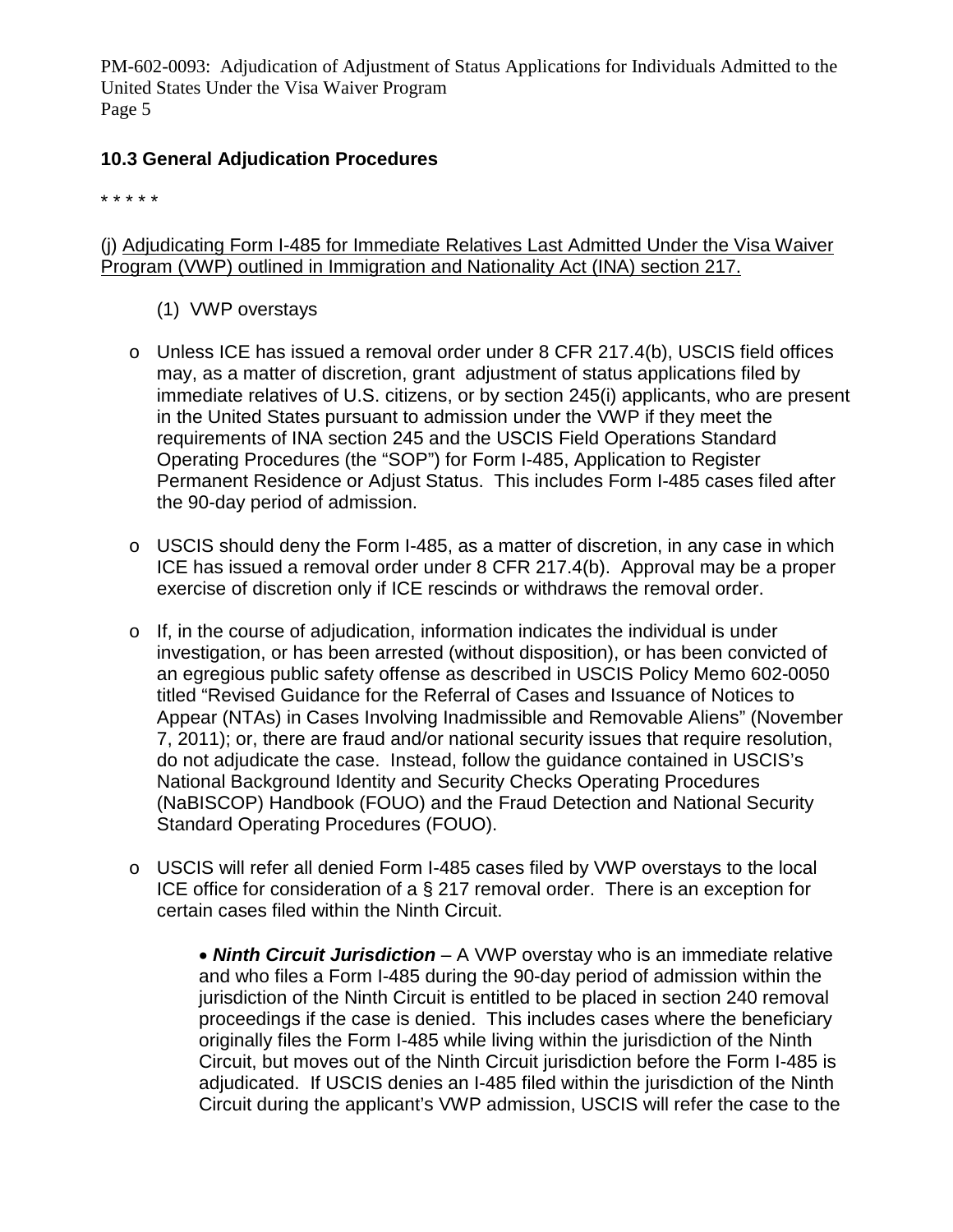> local ICE office. USCIS may issue an NTA before referring the case to ICE, if doing so is consistent with USCIS guidance on NTA issuance. If, however, the I-485 is filed after the 90-day period of admission, the VWP overstay is not entitled to be placed in removal proceedings if the I-485 is denied, and will be referred to ICE for consideration of a section 217 removal order.

- (2) Refused VWP applicants
- o If an adjustment applicant was refused admission under the VWP, the refused individual's eligibility for adjustment of status depends on his or her custody status. Adjustment is not available if the individual is detained or has been released on a basis other than parole under INA section 212(d)(5)(A). In particular, release under INA section 236 is not parole. *See Matter of Castillo-Padilla,* 25 I&N Dec. 257 (BIA 2010). If the individual was paroled under INA section 212(d)(5)(A), that is "parole" for purposes of adjustment under INA section 245(a).
- o Before reaching the exercise of discretion, the USCIS officer should examine the basis for the VWP refusal, to determine whether the basis for the refusal supports a finding of inadmissibility. This inadmissibility, if not waived, would warrant denial of the Form I-485 as a matter of statutory ineligibility.
- o Refusal of admission does not, in the legal sense, result in a "removal" order. Still, the refused applicant cannot challenge the refusal of admission. For this reason, the fact that the applicant was refused VWP admission is a negative factor that, in conjunction with any other negative factors and in the absence of favorable equities, could warrant denial of the Form I-485, as a matter of discretion, even if CBP paroled the applicant for asylum-only proceedings.

# **23.5 Adjustment of Status under Section 245 of the Act**

\* \* \* \* \*

(p) Exercise of discretion in Visa Waiver Program cases.

See chapter 10.3(j) for guidance concerning exercise of discretion in VWP cases.

(q) Precedent Decisions Pertaining to Adjustment of Status.

\* \* \* \* \*